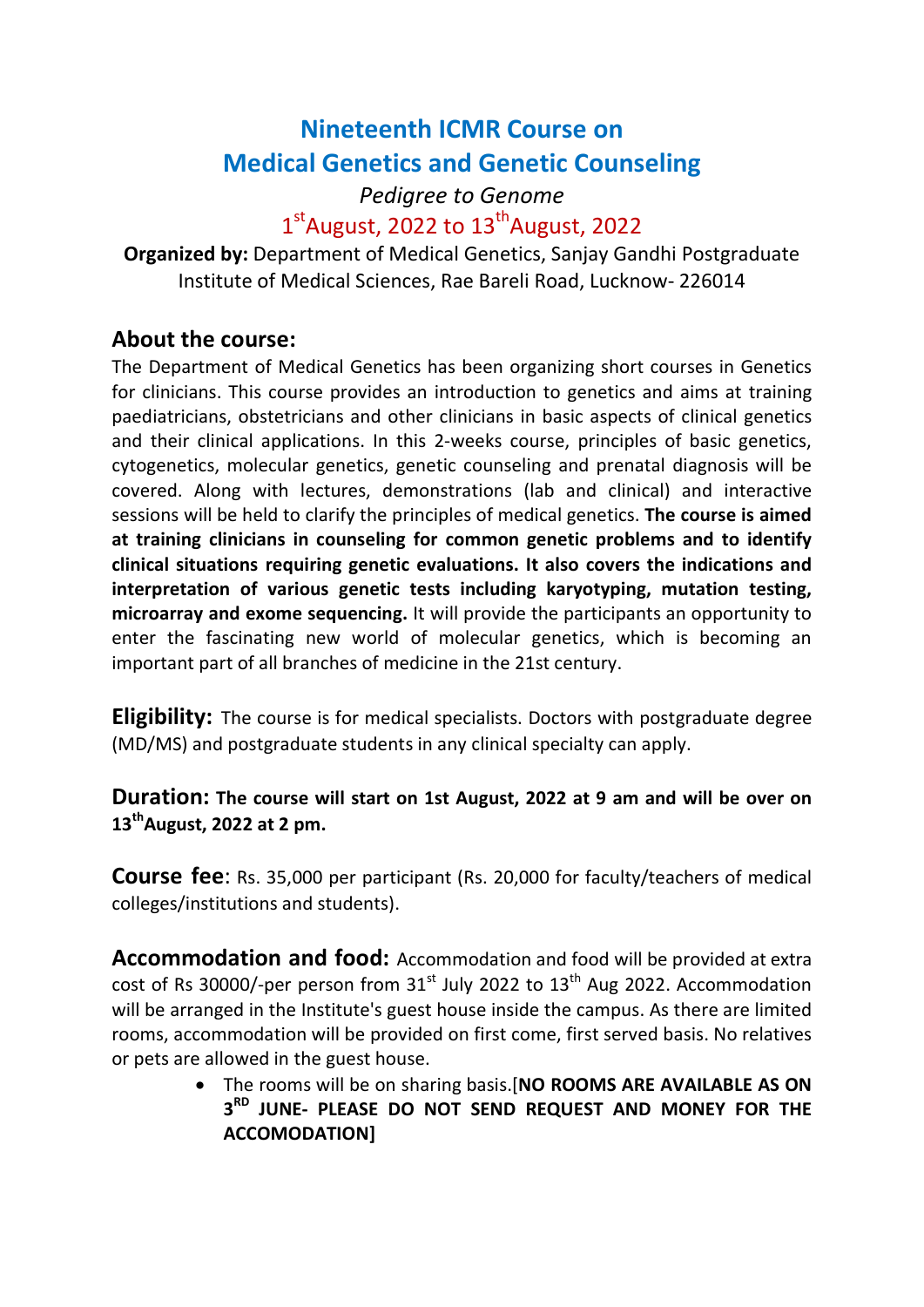• For those not opting for accommodation, Lunch on working days can be provided with an extra payment of Rs 6000/-

In case, rooms are filled up, applicants will have to arrange their own accommodation in the nearby hotels.

How to apply: The seats are limited and selection will be on first-come firstserved basis. The application form can be downloaded here and should be accompanied by a short write-up about your plans to use training in genetics.

Applications of teaching faculty and students should be duly forwarded by the Head of the department or institution. Send the duly filled application form along with payment details by post to the following address:

Dr.Shubha R Phadke, Professor and Head, Department of Medical Genetics, Sanjay Gandhi Postgraduate Institute of Medical Sciences, Rae Bareli Road, Lucknow - 226 014, Uttar Pradesh

Account Details: Draft in favour of "COURSE ON MEDICAL GENETICS" payable at Lucknow Account Number: 37596112112 Account Name: COURSE ON MEDICAL GENETICS Bank Name and address: State Bank of India, SGPGIMS, Lucknow IFSC Code: SBIN0007789

**Cancellation Policy:** Request of cancellation must be made to the organizing committee. Email: sgpgigenetics@gmail.com Before  $1^{\text{st}}$ July, 2022: 100% of amount refund 1<sup>st</sup>July to 15<sup>th</sup>July, 2022: 50% of amount refund After 31<sup>st</sup>July, 2022: No refund All refunds will be processed after completion of the course.

### Contact Details:

Office: 0522-2494334 Mr. Manvendra: 9415543554 E-mail: sgpgigenetics@gmail.com Fax: 0522- 2668973, 2668017